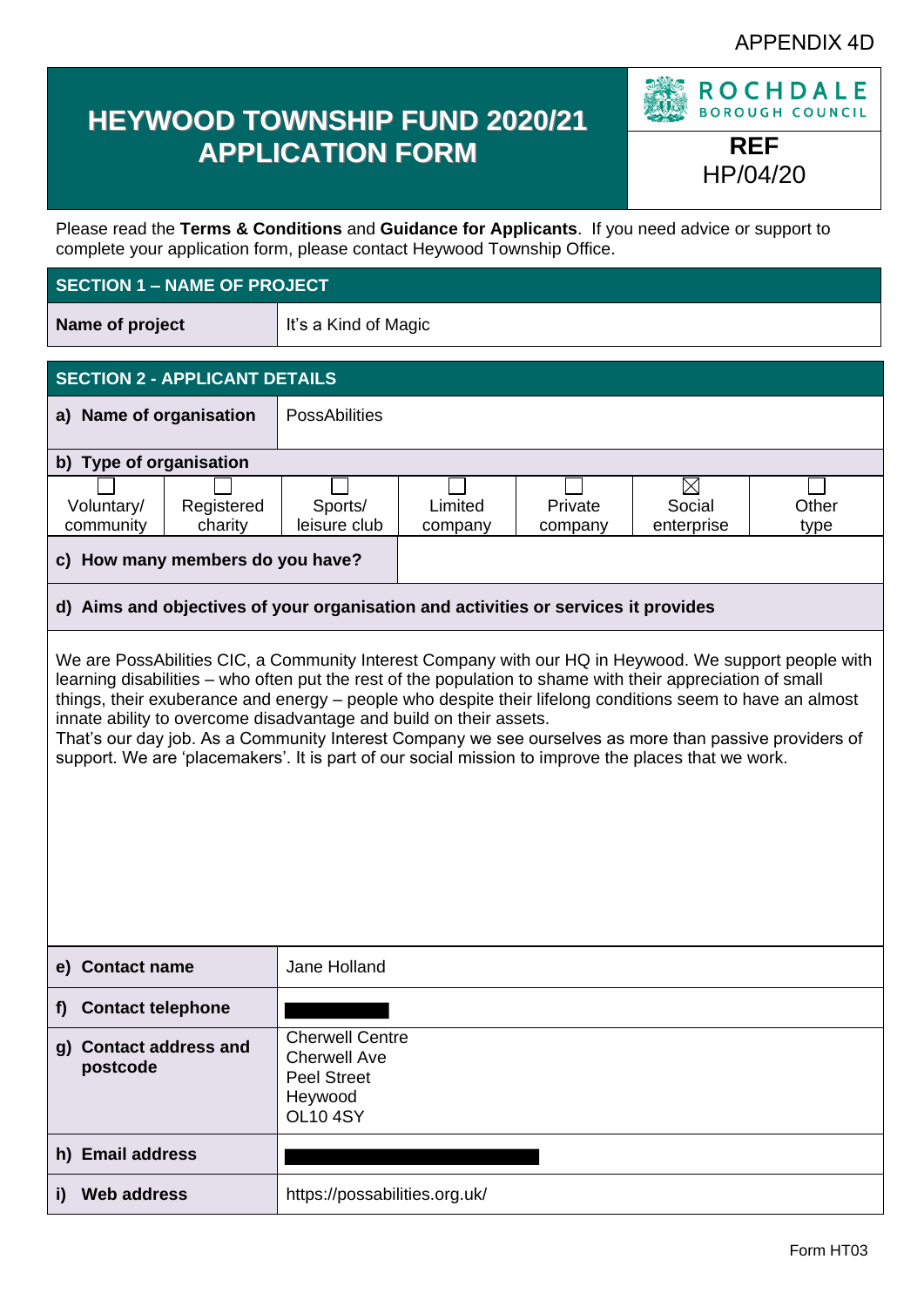| <b>SECTION 3 - ORGANISATION FINANCES</b>                                                                                                                                                                                                                                                                                                                                                                                                                                                                                                                                                                        |                 |           |  |
|-----------------------------------------------------------------------------------------------------------------------------------------------------------------------------------------------------------------------------------------------------------------------------------------------------------------------------------------------------------------------------------------------------------------------------------------------------------------------------------------------------------------------------------------------------------------------------------------------------------------|-----------------|-----------|--|
| a) Have you applied for or received a Township grant before?                                                                                                                                                                                                                                                                                                                                                                                                                                                                                                                                                    | $\boxtimes$ Yes | <b>No</b> |  |
| b) If you have answered yes to question a), please give details below                                                                                                                                                                                                                                                                                                                                                                                                                                                                                                                                           |                 |           |  |
| 2017 The Monkey Town Trail: Turning Heywood's nickname of 'Monkey town' into a positive with a summer<br>long event that made people proud of their town. Nine gigantic ape statues were designed and decorated by<br>nine local groups supported by nine professional artists. These formed a three mile walking train around the<br>town. Over 3000 people walked the trail, uploaded pictures and comments to our Facebook page which had<br>32,000 interactions. Over a thousand people attended the launch party which followed a parade through the<br>town where the streets were lined with spectators. |                 |           |  |
| 2018 The Inclusive World Cup: In World Cup year we brought together teams representing six of the World<br>Cup nations. Each team comprised people with and without disabilities. The idea was to break down stigma<br>and to take part in a joyous sporting and cultural endeavour. Over four weeks, the teams scored points in a<br>series of events which tested their teamwork, athleticism, artistic abilities and collective knowledge.<br>Remarkably England won the cup.                                                                                                                                |                 |           |  |
| 2019 Happywood a range of activities and events over one month, catalysed and faciltated by PossAbilities<br>CIC. Where we was joined by partners and affiliates who got involved in different ways: Core events - led<br>by PossAbilities CIC and partners, and ensured driven a momentum throughout the festival period Affiliate<br>events – groups, business, organisation and individuals received packs to support the event where a trail<br>was created, familes walked the trail collecting letters from business windows                                                                              |                 |           |  |
| c) Does more than 50% of your annual base budget/income come<br>from Rochdale Council?                                                                                                                                                                                                                                                                                                                                                                                                                                                                                                                          | $\boxtimes$ Yes | <b>No</b> |  |
| If yes, detail below the amounts received and Council Services providing budget/income to your<br>organisation (a copy of your application will be forwarded to your relevant Link Officer for their comments)                                                                                                                                                                                                                                                                                                                                                                                                  |                 |           |  |
| PossAbilities provide a range of services for adults with learning disabilities. Approx £7.5million in total over<br>all service areas.                                                                                                                                                                                                                                                                                                                                                                                                                                                                         |                 |           |  |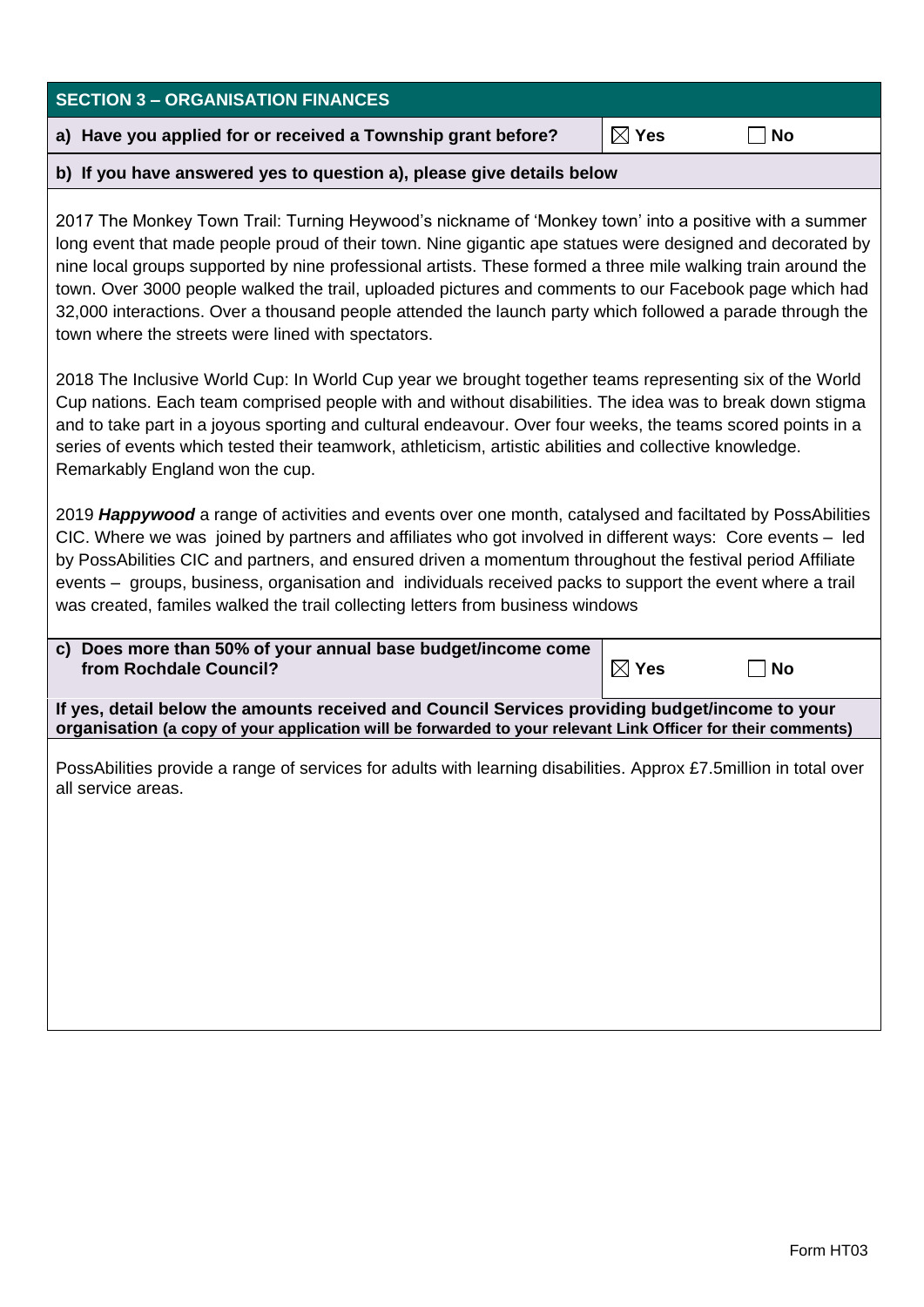| <b>SECTION 4 - PROJECT FINANCES</b>                                                                      |                                                                                                                                                                                                                                                                     |                                           |  |
|----------------------------------------------------------------------------------------------------------|---------------------------------------------------------------------------------------------------------------------------------------------------------------------------------------------------------------------------------------------------------------------|-------------------------------------------|--|
| a) Cost of project                                                                                       |                                                                                                                                                                                                                                                                     | £11,620                                   |  |
| b) Amount of grant required                                                                              |                                                                                                                                                                                                                                                                     | £5,000                                    |  |
| c) Amount from other sources                                                                             |                                                                                                                                                                                                                                                                     | £7,000                                    |  |
| d) Details of other funding                                                                              |                                                                                                                                                                                                                                                                     |                                           |  |
| <b>Funder</b>                                                                                            | What they may fund                                                                                                                                                                                                                                                  | Dates of funding decisions                |  |
| PossAbilities to fund £5,000<br>In house funding for the remainder<br>Raffles name cards<br>Bingo £2,000 |                                                                                                                                                                                                                                                                     | When township have a made the<br>decision |  |
| e)                                                                                                       | Breakdown of proposed expenditure relating to the grant funds required (enclose quotations,<br>cost estimates or extracts from websites/catalogues. Costs for items to include VAT only if<br>your organisation cannot claim VAT back from HM Revenue and Customs). |                                           |  |
| <b>Expenditure item</b>                                                                                  |                                                                                                                                                                                                                                                                     | Cost                                      |  |
| Drama teacher £90 per session 48 sessions                                                                |                                                                                                                                                                                                                                                                     | £4,320                                    |  |
| Costumes for 30 staff and service users                                                                  |                                                                                                                                                                                                                                                                     | £3,000                                    |  |
| Props                                                                                                    |                                                                                                                                                                                                                                                                     | £1,000                                    |  |
| Arena cost x 2 nights                                                                                    |                                                                                                                                                                                                                                                                     | £3,000                                    |  |
| <b>Ticket printing</b>                                                                                   |                                                                                                                                                                                                                                                                     | £300                                      |  |
|                                                                                                          |                                                                                                                                                                                                                                                                     |                                           |  |
|                                                                                                          | <b>TOTAL</b>                                                                                                                                                                                                                                                        | £11,620                                   |  |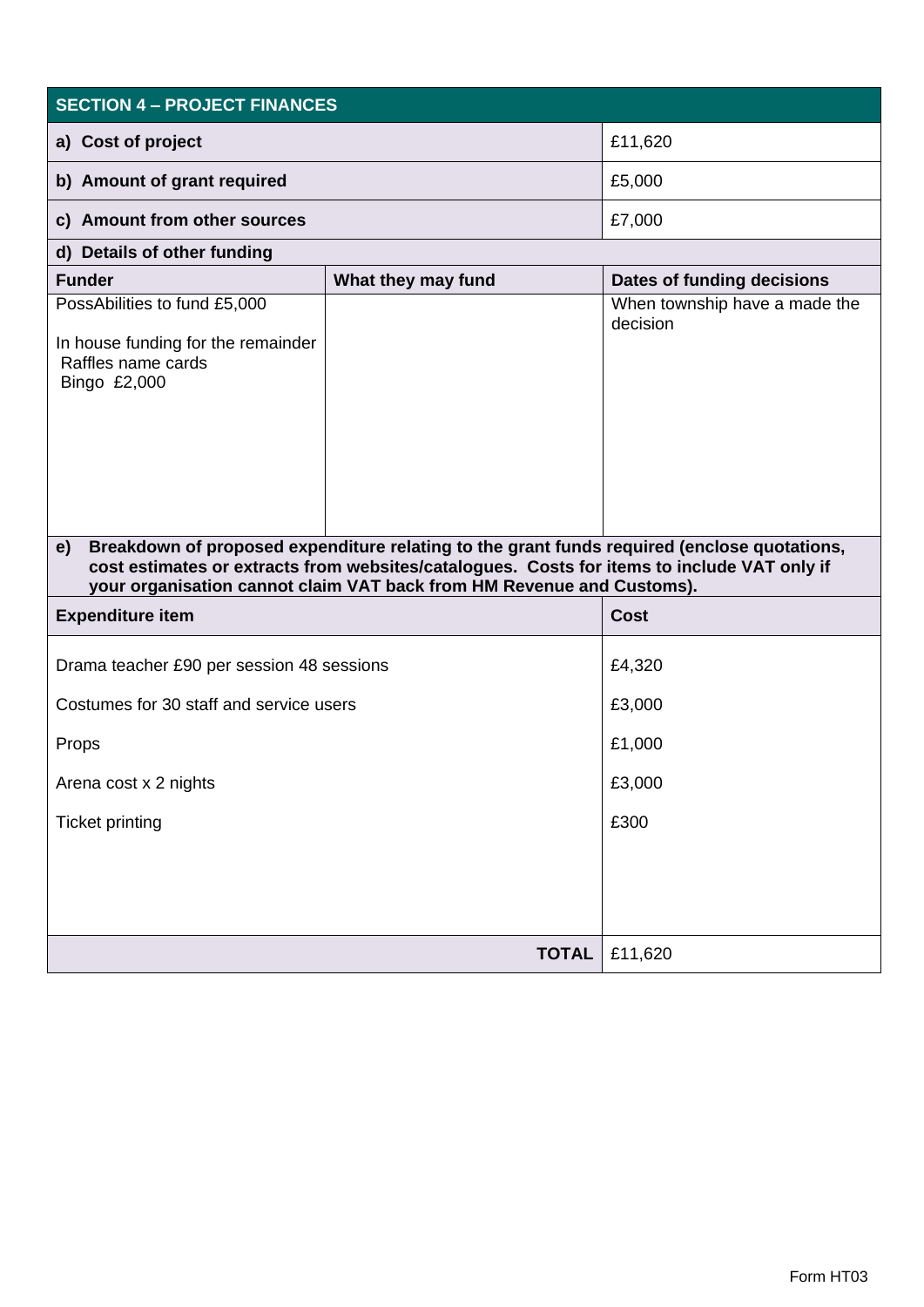### **SECTION 5 – ABOUT THE PROJECT AND JUSTIFICATION**

**Details of the proposed project and what benefits will this project bring for participants, organisation, group or wider community?**

PossAbilities host a show every other year at Middleton Arena! Earlier this year we started our rehearsals… where up to 70 service users and staff spend every Wednesday evening with a dedicated drama teacher, came to an abrupt end due to covid. This enables vulnerable adults and young people to become more active in their local community, to manage their physical and emotional health and reduce social isolation.

The show involves people with learning disabilities in a wide range of experiences including dance, music, comedy, set design and production, scene shifting and meeting and greeting those who attend the show. This truly breaks down the barriers between members of the community and people with learning disabilities in a way which is positive and uplifting. The media coverage that has followed our previous event has helped to spread the anti-stigma message to a much wider audience. With Hate Crime on the increase it is more and more important that we do positive things to break down the stigma that surrounds people with learning disabilities.

The Middleton Arena is the venue to be hired, which is a professional standard theatre. Members of the public, including family and carers, attend paying a modest ticket price, which goes towards the costs of the production. We also produce a professional standard DVD. Unfortunately, we cannot use the Heywood Civic due to no wheel chair access to the stage.

It is imperative that these rehearsals resume as soon has government allow for the wellbeing of our service users to bring normality back to their lives.

| <b>Project start date</b>                                  | January 2020 | <b>Project completion</b><br>date                           | September 2021 |
|------------------------------------------------------------|--------------|-------------------------------------------------------------|----------------|
| How many people in Heywood will benefit from this project? |              | We aiming to invite schools to<br>the show could reach 2000 |                |